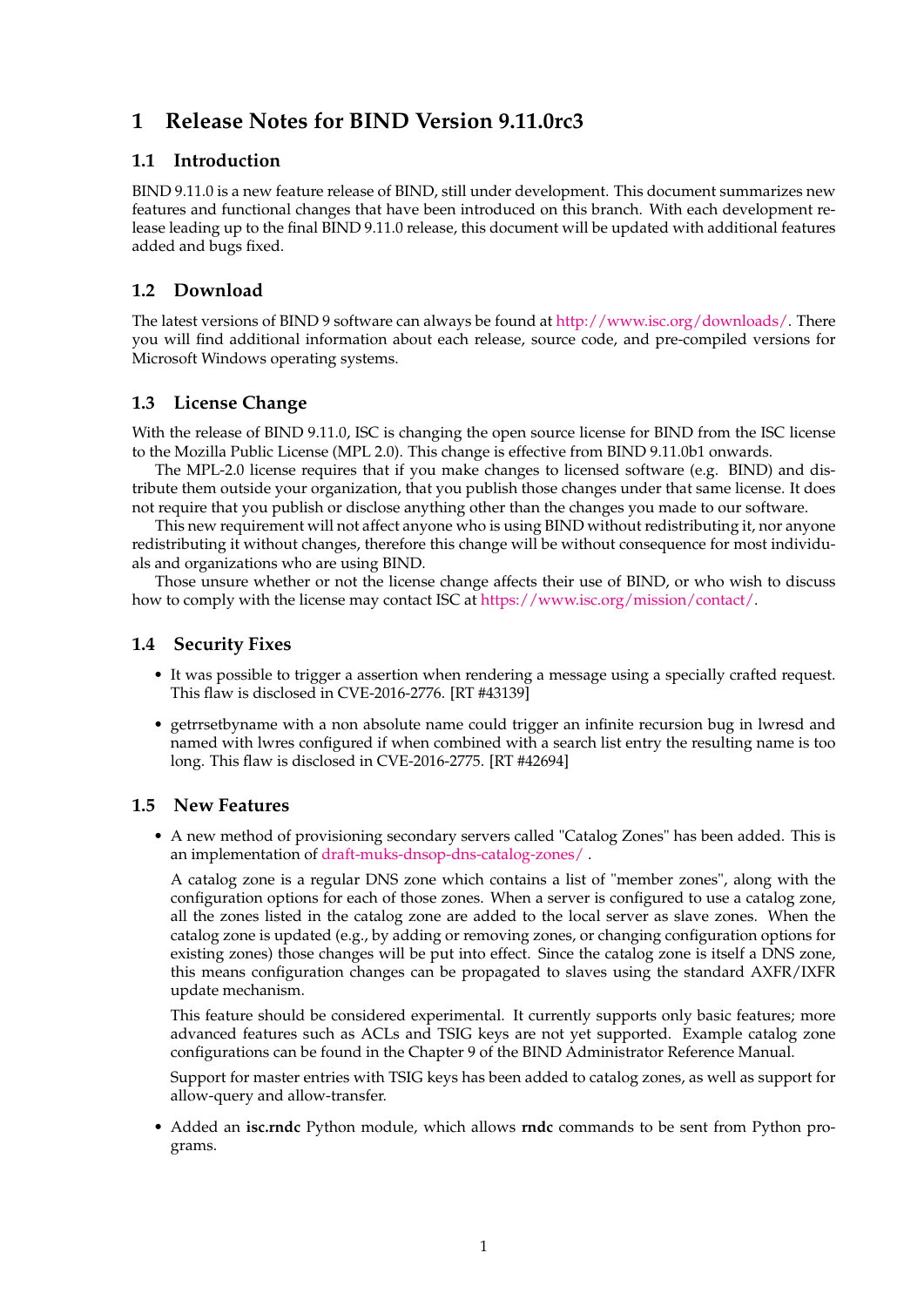• Added support for DynDB, a new interface for loading zone data from an external database, developed by Red Hat for the FreeIPA project. (Thanks in particular to Adam Tkac and Petr Spacek of Red Hat for the contribution.)

Unlike the existing DLZ and SDB interfaces, which provide a limited subset of database functionality within BIND --- translating DNS queries into real-time database lookups with relatively poor performance and with no ability to handle DNSSEC-signed data --- DynDB is able to fully implement and extend the database API used natively by BIND.

A DynDB module could pre-load data from an external data source, then serve it with the same performance and functionality as conventional BIND zones, and with the ability to take advantage of database features not available in BIND, such as multi-master replication.

• Fetch quotas are now compiled in by default: they no longer require BIND to be configured with **--enable-fetchlimit**, as was the case when the feature was introduced in BIND 9.10.3.

These quotas limit the queries that are sent by recursive resolvers to authoritative servers experiencing denial-of-service attacks. They can both reduce the harm done to authoritative servers and also avoid the resource exhaustion that can be experienced by recursive servers when they are being used as a vehicle for such an attack.

- **–** fetches-per-server limits the number of simultaneous queries that can be sent to any single authoritative server. The configured value is a starting point; it is automatically adjusted downward if the server is partially or completely non-responsive. The algorithm used to adjust the quota can be configured via the fetch-quota-params option.
- **–** fetches-per-zone limits the number of simultaneous queries that can be sent for names within a single domain. (Note: Unlike "fetches-per-server", this value is not self-tuning.)

Statistics counters have also been added to track the number of queries affected by these quotas.

• Added support for **dnstap**, a fast, flexible method for capturing and logging DNS traffic, developed by Robert Edmonds at Farsight Security, Inc., whose assistance is gratefully acknowledged.

To enable **dnstap** at compile time, the **fstrm** and **protobuf-c** libraries must be available, and BIND must be configured with --enable-dnstap.

A new utility **dnstap-read** has been added to allow **dnstap** data to be presented in a humanreadable format.

**rndc dnstap -roll** causes **dnstap** output files to be rolled like log files -- the most recent output file is renamed with a .0 suffix, the next most recent with .1, etc. (Note that this only works when **dnstap** output is being written to a file, not to a UNIX domain socket.) An optional numerical argument specifies how many backup log files to retain; if not specified or set to 0, there is no limit.

**rndc dnstap -reopen** simply closes and reopens the **dnstap** output channel without renaming the output file.

For more information on **dnstap**, see [http://dnstap.info.](http://dnstap.info)

• New statistics counters have been added to track traffic sizes, as specified in RSSAC002. Query and response message sizes are broken up into ranges of histogram buckets: TCP and UDP queries of size 0-15, 16-31, ..., 272-288, and 288+, and TCP and UDP responses of size 0-15, 16-31, ..., 4080- 4095, and 4096+. These values can be accessed via the XML and JSON statistics channels at, for example, <http://localhost:8888/xml/v3/traffic> or [http://localhost:8888/json/v1/traffic.](http://localhost:8888/json/v1/traffic)

Statistics for RSSAC02v3 traffic-volume, traffic-sizes and rcode-volume reporting are now collected.

• A new DNSSEC key management utility, **dnssec-keymgr**, has been added. This tool is meant to run unattended (e.g., under **cron**). It reads a policy definition file (default /etc/dnssec-policy. conf) and creates or updates DNSSEC keys as necessary to ensure that a zone's keys match the defined policy for that zone. New keys are created whenever necessary to ensure rollovers occur correctly. Existing keys' timing metadata is adjusted as needed to set the correct rollover period, prepublication interval, etc. If the configured policy changes, keys are corrected automatically. See the **dnssec-keymgr** man page for full details.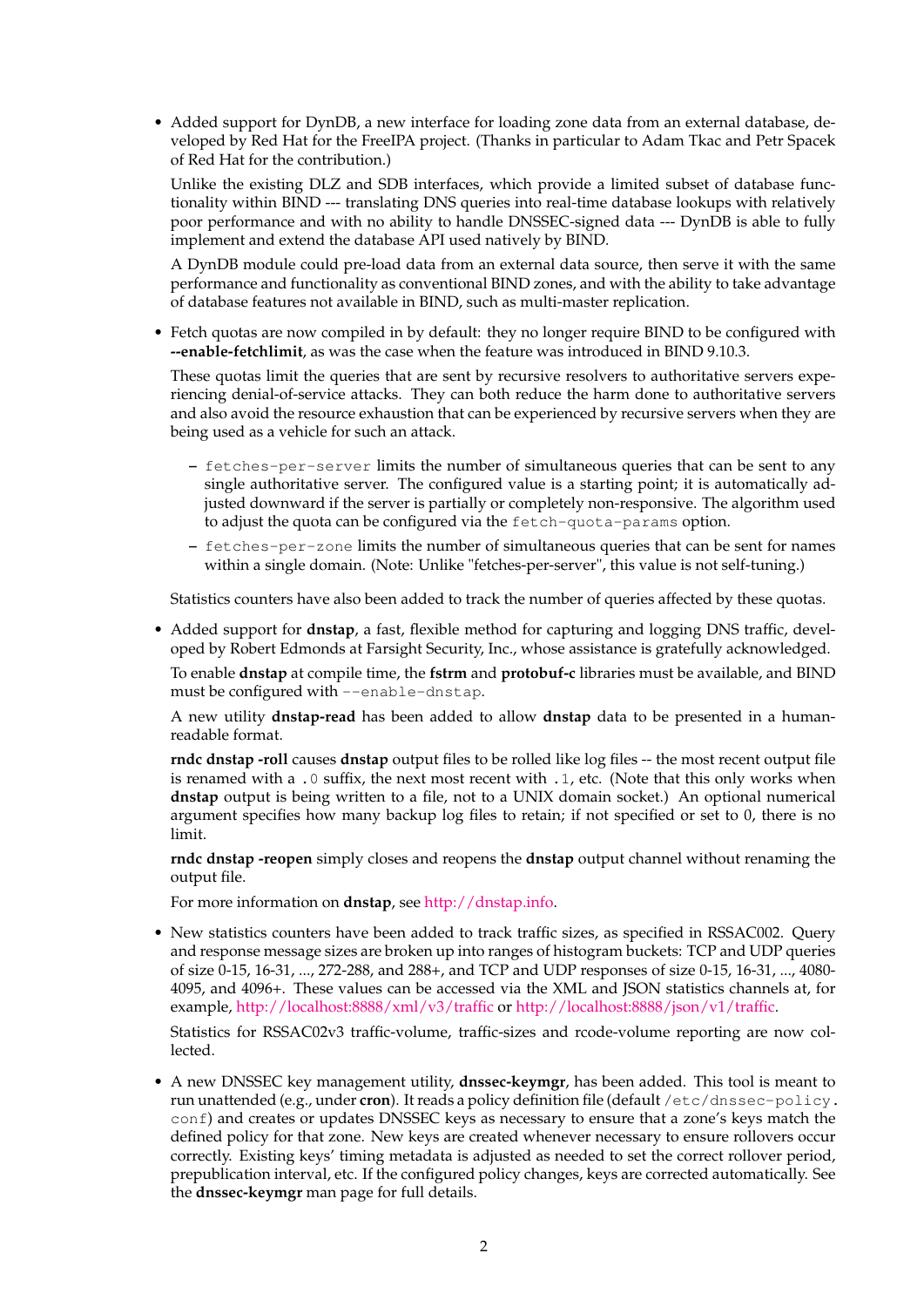Note: **dnssec-keymgr** depends on Python and on the Python lex/yacc module, PLY. The other Python-based tools, **dnssec-coverage** and **dnssec-checkds**, have been refactored and updated as part of this work.

dnssec-keymgr now takes a -r randomfile option.

(Many thanks to Sebastián Castro for his assistance in developing this tool at the IETF 95 Hackathon in Buenos Aires, April 2016.)

- The serial number of a dynamically updatable zone can now be set using **rndc signing -serial number zonename**. This is particularly useful with inline-signing zones that have been reset. Setting the serial number to a value larger than that on the slaves will trigger an AXFR-style transfer.
- When answering recursive queries, SERVFAIL responses can now be cached by the server for a limited time; subsequent queries for the same query name and type will return another SERVFAIL until the cache times out. This reduces the frequency of retries when a query is persistently failing, which can be a burden on recursive servers. The SERVFAIL cache timeout is controlled by servf ail-ttl, which defaults to 1 second and has an upper limit of 30.
- The new **rndc nta** command can now be used to set a "negative trust anchor" (NTA), disabling DNSSEC validation for a specific domain; this can be used when responses from a domain are known to be failing validation due to administrative error rather than because of a spoofing attack. NTAs are strictly temporary; by default they expire after one hour, but can be configured to last up to one week. The default NTA lifetime can be changed by setting the nta-lifetime in named. conf. When added, NTAs are stored in a file (viewname.nta) in order to persist across restarts of the **named** server.
- The EDNS Client Subnet (ECS) option is now supported for authoritative servers; if a query contains an ECS option then ACLs containing geoip or ecs elements can match against the address encoded in the option. This can be used to select a view for a query, so that different answers can be provided depending on the client network.
- The EDNS EXPIRE option has been implemented on the client side, allowing a slave server to set the expiration timer correctly when transferring zone data from another slave server.
- A new masterfile-style zone option controls the formatting of text zone files: When set to full, the zone file will dumped in single-line-per-record format.
- **dig +ednsopt** can now be used to set arbitrary EDNS options in DNS requests.
- **dig +ednsflags** can now be used to set yet-to-be-defined EDNS flags in DNS requests.
- **dig +[no]ednsnegotiation** can now be used enable / disable EDNS version negotiation.
- **dig +header-only** can now be used to send queries without a question section.
- **dig +ttlunits** causes **dig** to print TTL values with time-unit suffixes: w, d, h, m, s for weeks, days, hours, minutes, and seconds.
- **dig +zflag** can be used to set the last unassigned DNS header flag bit. This bit is normally zero.
- **dig +dscp=value** can now be used to set the DSCP code point in outgoing query packets.
- **dig +mapped** can now be used to determine if mapped IPv4 addresses can be used.
- **nslookup** will now look up IPv6 as well as IPv4 addresses by default. [RT #40420]
- serial-update-method can now be set to date. On update, the serial number will be set to the current date in YYYYMMDDNN format.
- **dnssec-signzone -N date** also sets the serial number to YYYYMMDDNN.
- **named -L filename** causes **named** to send log messages to the specified file by default instead of to the system log.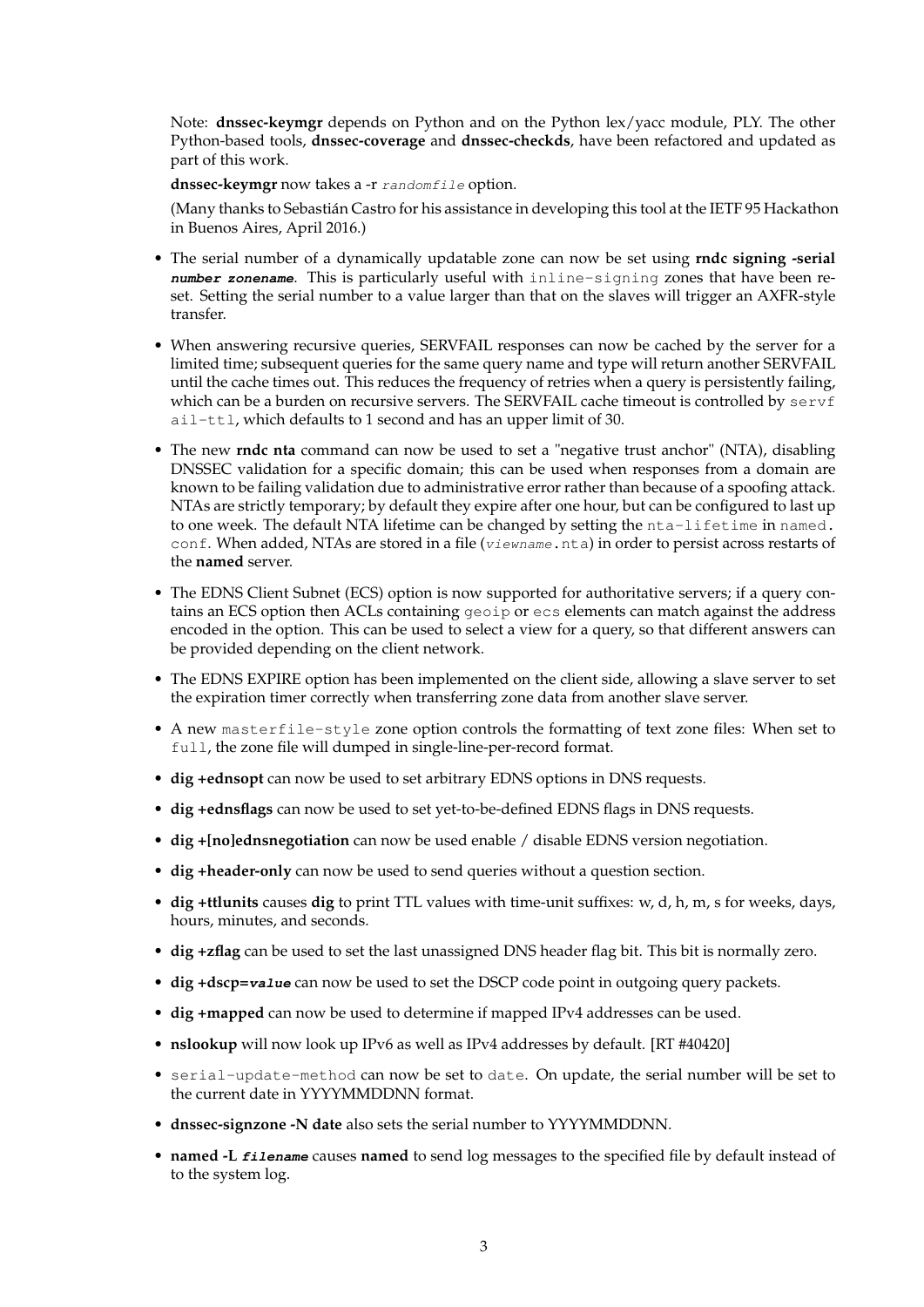- The rate limiter configured by the serial-query-rate option no longer covers NOTIFY messages; those are now separately controlled by notify-rate and startup-notify-rate (the latter of which controls the rate of NOTIFY messages sent when the server is first started up or reconfigured).
- The default number of tasks and client objects available for serving lightweight resolver queries have been increased, and are now configurable via the new lwres-tasks and lwres-clients options in named.conf. [RT #35857]
- Log output to files can now be buffered by specifying **buffered yes;** when creating a channel.
- **delv +tcp** will exclusively use TCP when sending queries.
- **named** will now check to see whether other name server processes are running before starting up. This is implemented in two ways: 1) by refusing to start if the configured network interfaces all return "address in use", and 2) by attempting to acquire a lock on a file specified by the lock-file option or the **-X** command line option. The default lock file is /var/run/named/named.lock. Specifying none will disable the lock file check.
- **rndc delzone** can now be applied to zones which were configured in named.conf; it is no longer restricted to zones which were added by **rndc addzone**. (Note, however, that this does not edit named.conf; the zone must be removed from the configuration or it will return when **named** is restarted or reloaded.)
- **rndc modzone** can be used to reconfigure a zone, using similar syntax to **rndc addzone**.
- **rndc showzone** displays the current configuration for a specified zone.
- When BIND is built with the **lmdb** library (Lightning Memory-Mapped Database), **named** will store the configuration information for zones that are added via **rndc addzone** in a database, rather than in a flat "NZF" file. This dramatically improves performance for **rndc delzone** and **rndc modzone**: deleting or changing the contents of a database is much faster than rewriting a text file.

On startup, if **named** finds an existing NZF file, it will automatically convert it to the new NZD database format.

To view the contents of an NZD, or to convert an NZD back to an NZF file (for example, to revert back to an earlier version of BIND which did not support the NZD format), use the new command **named-nzd2nzf** [RT #39837]

• Added server-side support for pipelined TCP queries. Clients may continue sending queries via TCP while previous queries are processed in parallel. Responses are sent when they are ready, not necessarily in the order in which the queries were received.

To revert to the former behavior for a particular client address or range of addresses, specify the address prefix in the "keep-response-order" option. To revert to the former behavior for all clients, use "keep-response-order { any; };".

- The new **mdig** command is a version of **dig** that sends multiple pipelined queries and then waits for responses, instead of sending one query and waiting the response before sending the next. [RT #38261]
- To enable better monitoring and troubleshooting of RFC 5011 trust anchor management, the new **rndc managed-keys** can be used to check status of trust anchors or to force keys to be refreshed. Also, the managed-keys data file now has easier-to-read comments. [RT #38458]
- An **--enable-querytrace** configure switch is now available to enable very verbose query trace logging. This option can only be set at compile time. This option has a negative performance impact and should be used only for debugging. [RT #37520]
- A new **tcp-only** option can be specified in **server** statements to force **named** to connect to the specified server via TCP. [RT #37800]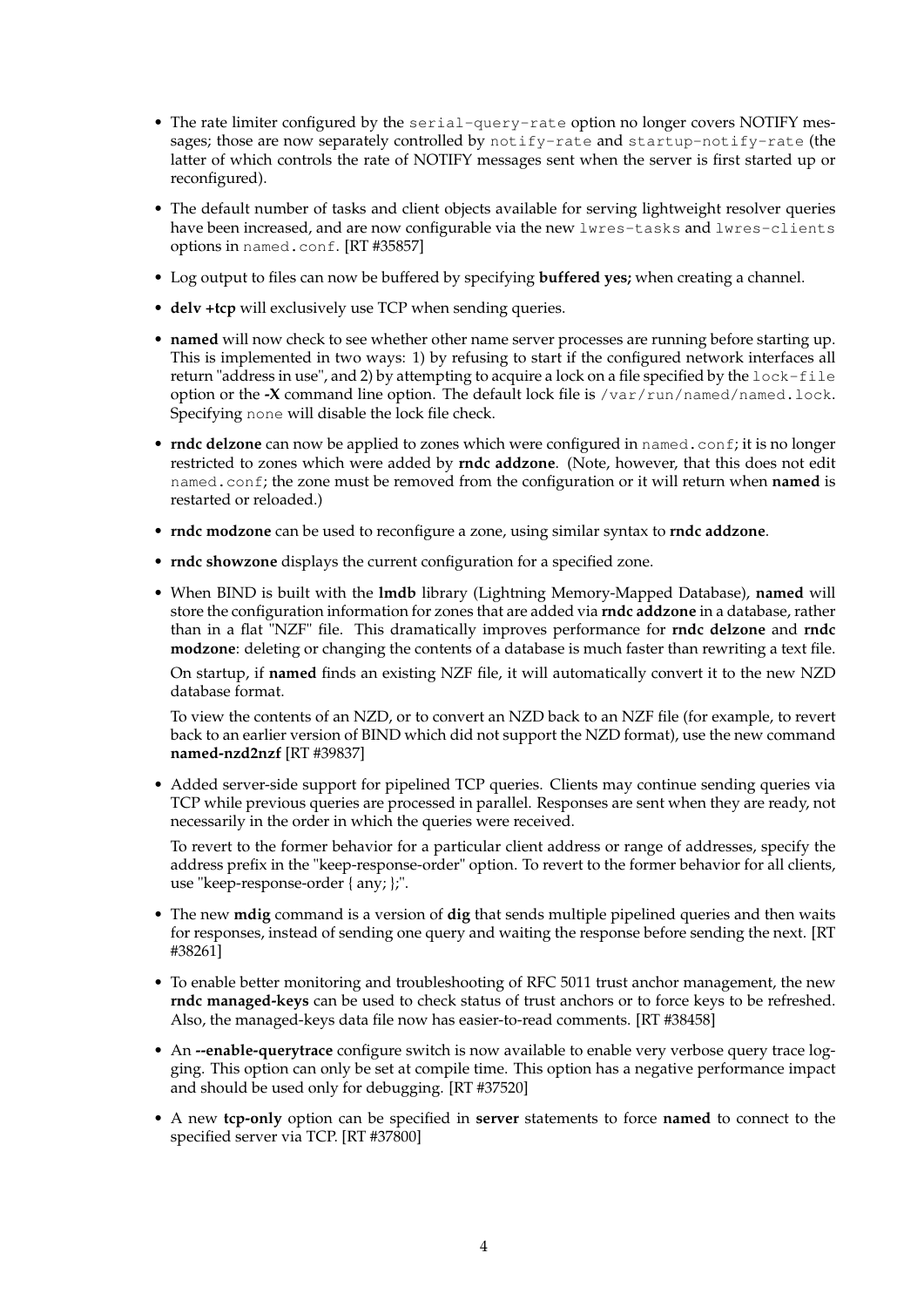- The **nxdomain-redirect** option specifies a DNS namespace to use for NXDOMAIN redirection. When a recursive lookup returns NXDOMAIN, a second lookup is initiated with the specified name appended to the query name. This allows NXDOMAIN redirection data to be supplied by multiple zones configured on the server, or by recursive queries to other servers. (The older method, using a single **type redirect** zone, has better average performance but is less flexible.) [RT #37989]
- The following types have been implemented: CSYNC, NINFO, RKEY, SINK, TA, TALINK.
- A new **message-compression** option can be used to specify whether or not to use name compression when answering queries. Setting this to **no** results in larger responses, but reduces CPU consumption and may improve throughput. The default is **yes**.
- A **read-only** option is now available in the **controls** statement to grant non-destructive control channel access. In such cases, a restricted set of **rndc** commands are allowed, which can report information from **named**, but cannot reconfigure or stop the server. By default, the control channel access is *not* restricted to these read-only operations. [RT #40498]
- When loading a signed zone, **named** will now check whether an RRSIG's inception time is in the future, and if so, it will regenerate the RRSIG immediately. This helps when a system's clock needs to be reset backwards.
- The new **minimal-any** option reduces the size of answers to UDP queries for type ANY by implementing one of the strategies in "draft-ietf-dnsop-refuse-any": returning a single arbitrarilyselected RRset that matches the query name rather than returning all of the matching RRsets. Thanks to Tony Finch for the contribution. [RT #41615]
- **named** now provides feedback to the owners of zones which have trust anchors configured (**trustedkeys**, **managed-keys**, **dnssec-validation auto;** and **dnssec-lookaside auto;**) by sending a daily query which encodes the keyids of the configured trust anchors for the zone. This is controlled by **trust-anchor-telemetry** and defaults to yes.

#### **1.6 Feature Changes**

• The logging format used for **querylog** has been altered. It now includes an additional field indicating the address in memory of the client object processing the query.

The ISC DNSSEC Lookaside Validation (DLV) service is scheduled to be disabled in 2017. A warning is now logged when **named** is configured to use this service, either explicitly or via dnsseclookaside auto;. [RT #42207]

- The timers returned by the statistics channel (indicating current time, server boot time, and most recent reconfiguration time) are now reported with millisecond accuracy. [RT #40082]
- Updated the compiled-in addresses for H.ROOT-SERVERS.NET and L.ROOT-SERVERS.NET.
- ACLs containing **geoip asnum** elements were not correctly matched unless the full organization name was specified in the ACL (as in **geoip asnum "AS1234 Example, Inc.";**). They can now match against the AS number alone (as in **geoip asnum "AS1234";**).
- When using native PKCS#11 cryptography (i.e., **configure --enable-native-pkcs11**) HSM PINs of up to 256 characters can now be used.
- NXDOMAIN responses to queries of type DS are now cached separately from those for other types. This helps when using "grafted" zones of type forward, for which the parent zone does not contain a delegation, such as local top-level domains. Previously a query of type DS for such a zone could cause the zone apex to be cached as NXDOMAIN, blocking all subsequent queries. (Note: This change is only helpful when DNSSEC validation is not enabled. "Grafted" zones without a delegation in the parent are not a recommended configuration.)
- Update forwarding performance has been improved by allowing a single TCP connection to be shared between multiple updates.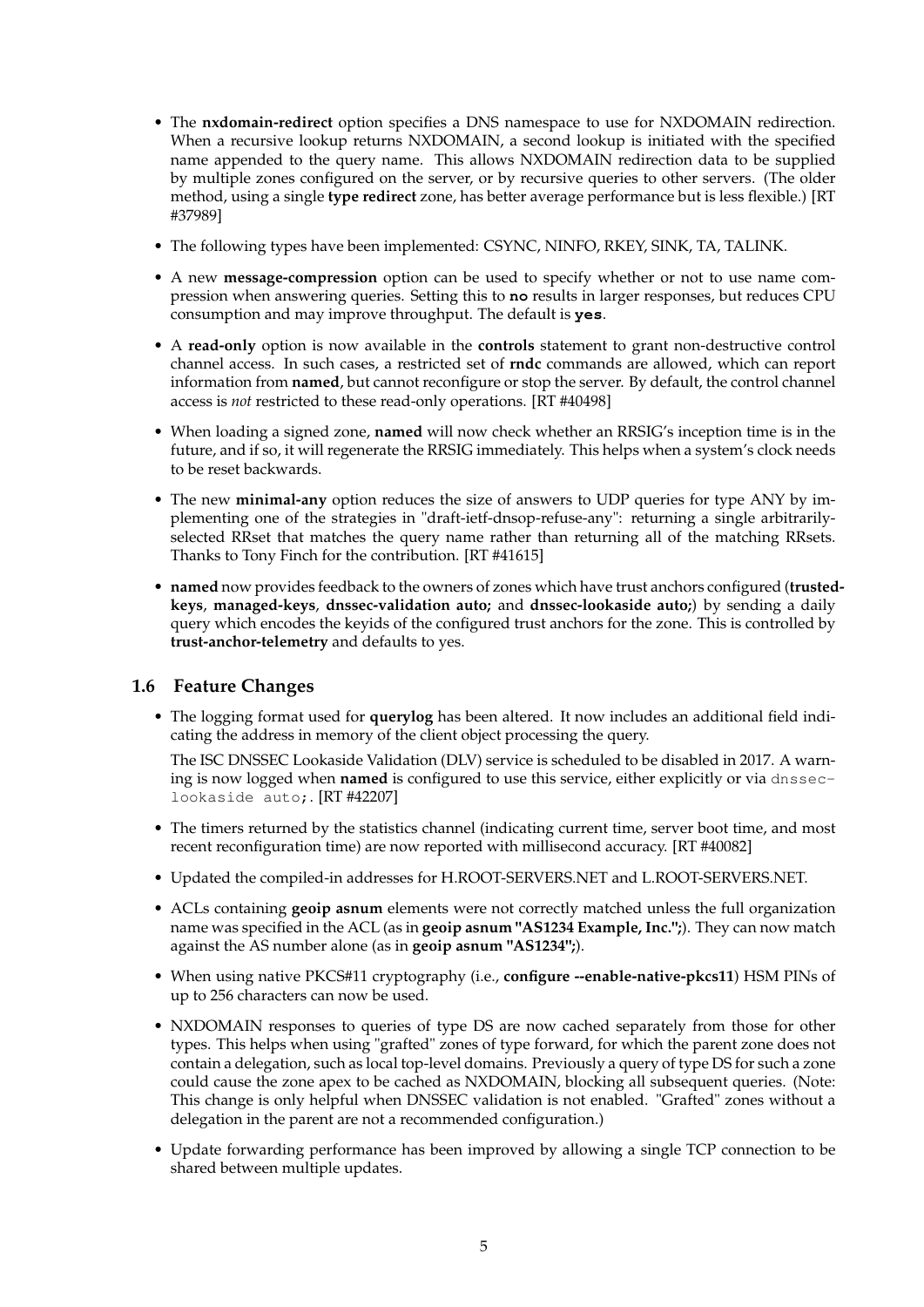- By default, **nsupdate** will now check the correctness of hostnames when adding records of type A, AAAA, MX, SOA, NS, SRV or PTR. This behavior can be disabled with **check-names no**.
- Added support for OPENPGPKEY type.
- The names of the files used to store managed keys and added zones for each view are no longer based on the SHA256 hash of the view name, except when this is necessary because the view name contains characters that would be incompatible with use as a file name. For views whose names do not contain forward slashes ('/'), backslashes ('\'), or capital letters - which could potentially cause namespace collision problems on case-insensitive filesystems - files will now be named after the view (for example, internal.mkeys or external.nzf). However, to ensure consistent behavior when upgrading, if a file using the old name format is found to exist, it will continue to be used.
- "rndc" can now return text output of arbitrary size to the caller. (Prior to this, certain commands such as "rndc tsig-list" and "rndc zonestatus" could return truncated output.)
- Errors reported when running **rndc addzone** (e.g., when a zone file cannot be loaded) have been clarified to make it easier to diagnose problems.
- When encountering an authoritative name server whose name is an alias pointing to another name, the resolver treats this as an error and skips to the next server. Previously this happened silently; now the error will be logged to the newly-created "cname" log category.
- If **named** is not configured to validate answers, then allow fallback to plain DNS on timeout even when we know the server supports EDNS. This will allow the server to potentially resolve signed queries when TCP is being blocked.
- Large inline-signing changes should be less disruptive. Signature generation is now done incrementally; the number of signatures to be generated in each quantum is controlled by "sig-signingsignatures number;". [RT #37927]
- The experimental SIT option (code point 65001) of BIND 9.10.0 through BIND 9.10.2 has been replaced with the COOKIE option (code point 10). It is no longer experimental, and is sent by default, by both **named** and **dig**.

The SIT-related named.conf options have been marked as obsolete, and are otherwise ignored.

- When **dig** receives a truncated (TC=1) response or a BADCOOKIE response code from a server, it will automatically retry the query using the server COOKIE that was returned by the server in its initial response. [RT #39047]
- Retrieving the local port range from net.ipv4.ip\_local\_port\_range on Linux is now supported.
- A new nsip-wait-recurse directive has been added to RPZ, specifying whether to look up unknown name server IP addresses and wait for a response before applying RPZ-NSIP rules. The default is **yes**. If set to **no**, **named** will only apply RPZ-NSIP rules to servers whose addresses are already cached. The addresses will be looked up in the background so the rule can be applied on subsequent queries. This improves performance when the cache is cold, at the cost of temporary imprecision in applying policy directives. [RT #35009]
- Within the response-policy option, it is now possible to configure RPZ rewrite logging on a per-zone basis using the log clause.
- The default preferred glue is now the address type of the transport the query was received over.
- On machines with 2 or more processors (CPU), the default value for the number of UDP listeners has been changed to the number of detected processors minus one.
- Zone transfers now use smaller message sizes to improve message compression. This results in reduced network usage.
- Added support for the AVC resource record type (Application Visibility and Control).

Changed **rndc reconfig** behavior so that newly added zones are loaded asynchronously and the loading does not block the server.